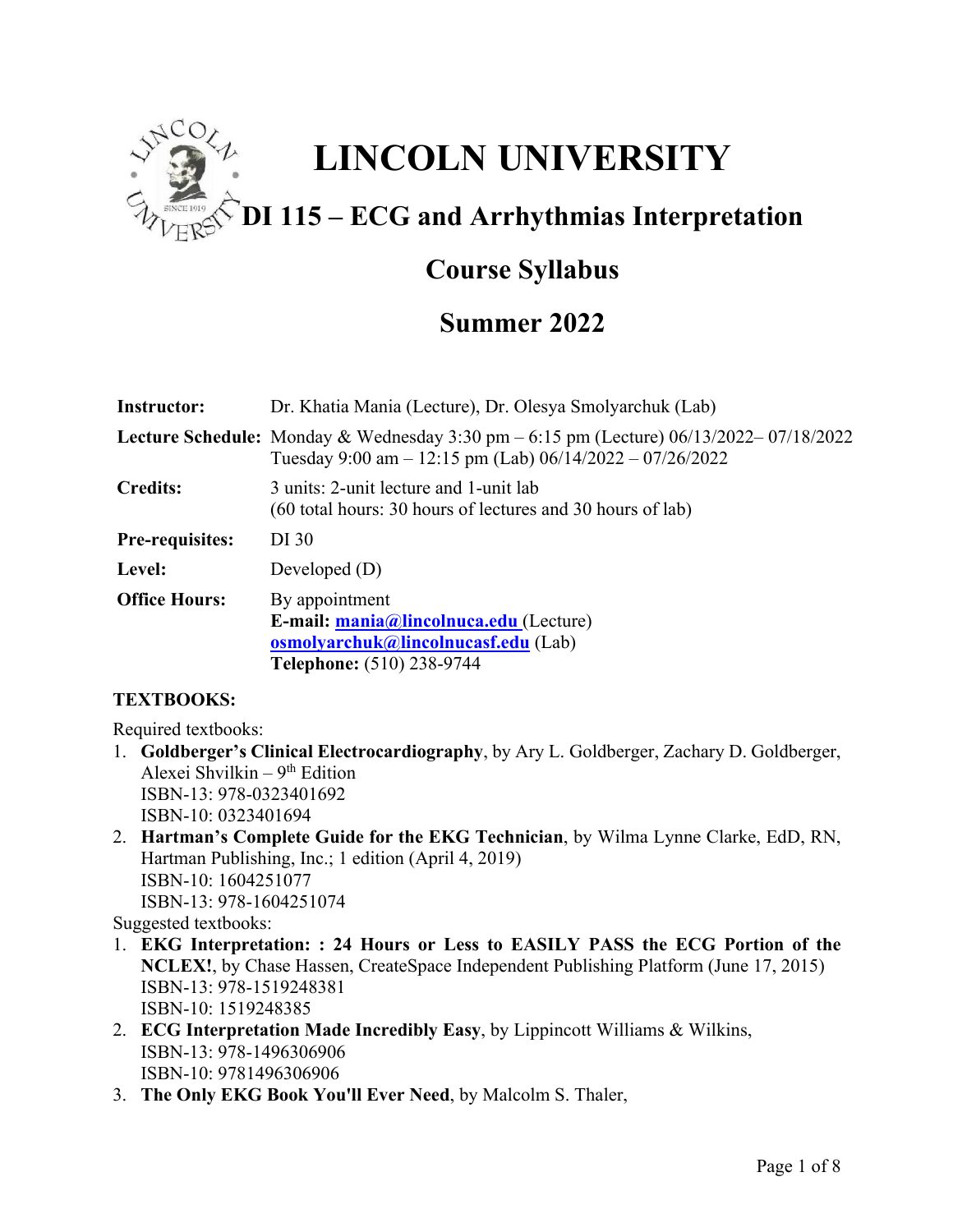ISBN-13: 978-1496377234 ISBN-10: 9781496377234

**Last Revision:** June, 2022

**NOTE:** Instructor may change this syllabus and course schedule at any time according to the judgment as to what is best for the class. Any changes will be declared ahead of time in class.

### **CATALOG DESCRIPTION**

Students will learn the principles and procedures of 12-lead electrocardiography (ECG), arrhythmia interpretation and care, maintenance of equipment and exam area. (3 units)

#### **COURSE DESCRIPTION**

This course introduces Electrocardiography principles and instrumentation. Topics include Basic ECG waves, Normal ECG, Abnormal ECG, Arrhythmias, ECG interpretation. Related topics such as Patient preparation, Safety, Quality, Accuracy, and ECG Reporting are also covered.

## **COURSE OBJECTIVES**

Upon satisfactory completion of this course, the students will be able to:

- Understand ECG principles and instrumentation
- Understand the Basic ECG waves, ECG leads, Normal ECG and Abnormal ECG
- Understand, Read and Interpret the following items: Electrical Axis, Axis Deviation, Atrial and Ventricular Enlargement, Ventricular Conduction Disturbances, Myocardial Ischemia and Infarction, Electrolyte Abnormalities and Metabolic Factors, Pericardial, Myocardial and Pulmonary Syndromes, Wolf-Parkinson-White Pre-excitation Patterns, Sinus Rhythm, Tachycardias and Bradycardias, Supraventricular Arrhythmias, Atrioventricular Heart Block, Cardiac Arrest and Sudden Death, Pacemakers and Implantable Cardioverter-Defibrillators, etc.
- Take and interpret an ECG
- Understand and apply Differential Diagnosis
- Understand the uses and limitations of ECG

## **COURSE LEARNING OUTCOMES1**

| <b>Course Learning Outcome</b>                                                                              | Program<br>Learning<br><b>Outcomes</b> | <b>Institutional</b><br>Learning<br><b>Outcomes</b> | <b>Assessment</b><br>activities |
|-------------------------------------------------------------------------------------------------------------|----------------------------------------|-----------------------------------------------------|---------------------------------|
|                                                                                                             |                                        |                                                     |                                 |
| Understand the anatomy and physiology of the<br>cardiovascular system and the cardiac<br>conduction system. | PLO 1                                  | ILO 1a,<br>$\rm ILO$ 2a                             | In-class<br>activities          |
| Identify the parts of the electrocardiography<br>wave forms and correlate each with the cardiac             | $PLO$ 2,<br>PLO <sub>7</sub>           | ILO 1a                                              | In-class<br>activities,<br>lab  |

<sup>&</sup>lt;sup>1</sup> Detailed description of learning outcomes and information about the assessment procedure are available at the Center for Teaching and Learning website (ctl.lincolnuca.edu).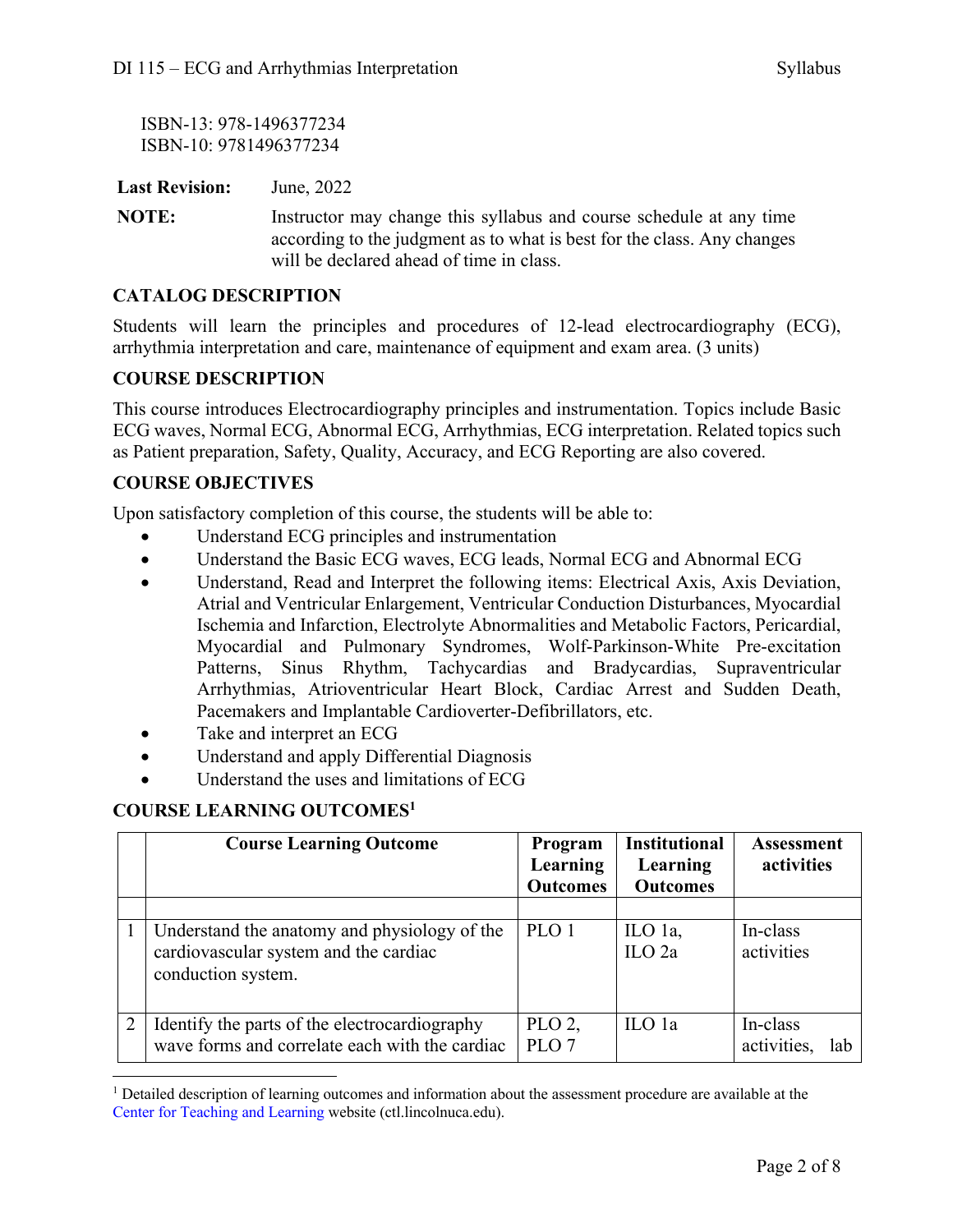|   | cycle. Calculate heart rate and complete<br>measurements of all waveforms and intervals.<br>Describe the electrocardiographic<br>characteristics of a normal ECG pattern and<br>those associated with cardiac arrhythmias<br>including sinus, atrial, junctional and<br>ventricular arrhythmias.                                                                                                                                                                                                                                                                             |                                        |                              | activities,<br>quizzes                                                                     |
|---|------------------------------------------------------------------------------------------------------------------------------------------------------------------------------------------------------------------------------------------------------------------------------------------------------------------------------------------------------------------------------------------------------------------------------------------------------------------------------------------------------------------------------------------------------------------------------|----------------------------------------|------------------------------|--------------------------------------------------------------------------------------------|
| 3 | Demonstrate the correct placement of ECG<br>electrodes on a patient. Demonstrate the proper<br>use of single channel and three channel ECG<br>machines and apply the appropriate test<br>functions.<br>Measure ECG waveforms and intervals,<br>determine heart rate, rhythm, and complete a<br>preliminary assessment of findings. Summarize<br>the steps used to perform an exercise stress test<br>on a patient. Explain the steps used to perform<br>a blood pressure.                                                                                                    | $PLO$ 2,<br>PLO <sub>5</sub>           | ILO 6a,<br>ILO <sub>3a</sub> | In-class<br>activities,<br>lab<br>activities,<br>quizzes,<br>midterm<br>and<br>final exams |
| 4 | Describe the cardiac pathophysiology<br>associated with advanced cardiovascular<br>system disorders. Identify the<br>electrocardiographic findings associated with<br>cardiac ischemia and myocardial infarction.                                                                                                                                                                                                                                                                                                                                                            | PLO 1,<br>PLO <sub>7</sub>             | ILO <sub>3a</sub>            | In-class<br>activities,<br>quizzes,<br>midterm<br>and<br>final exams                       |
| 5 | Demonstrate the steps used to perform a blood<br>pressure on a resting patient and during an<br>exercise stress test.<br>Describe the indications for a 24 Hour Holter<br>Monitor. Demonstrate the successful<br>application of Holter Monitor device.<br>Summarize the steps used to safely perform an<br>exercise stress test.<br>Demonstrate the procedure for performing an<br>exercise stress test, utilizing the computer<br>instrumentation for monitoring the ECG during<br>the procedure, obtaining blood pressures and<br>observing safety conditions for patient. | PLO <sub>2</sub> ,<br>PLO <sub>3</sub> | ILO <sub>7a</sub>            | In-class<br>activities, lab<br>activities,<br>quizzes,<br>midterm<br>and<br>final exams    |
| 6 | Explain the electrocardiographic findings of<br>heart block, bundle branch blocks, accessory<br>pathways, electrical axis, hypertrophy, and<br>chamber enlargement. Identify the<br>electrocardiographic findings associated with<br>cardiac ischemia and myocardial infarction.                                                                                                                                                                                                                                                                                             | PLO $3$ ,<br>PLO <sub>5</sub>          | ILO 1a,<br>ILO 6a            | In-class<br>activities,<br>quizzes,<br>midterm<br>and<br>final<br>exams,<br>case studies   |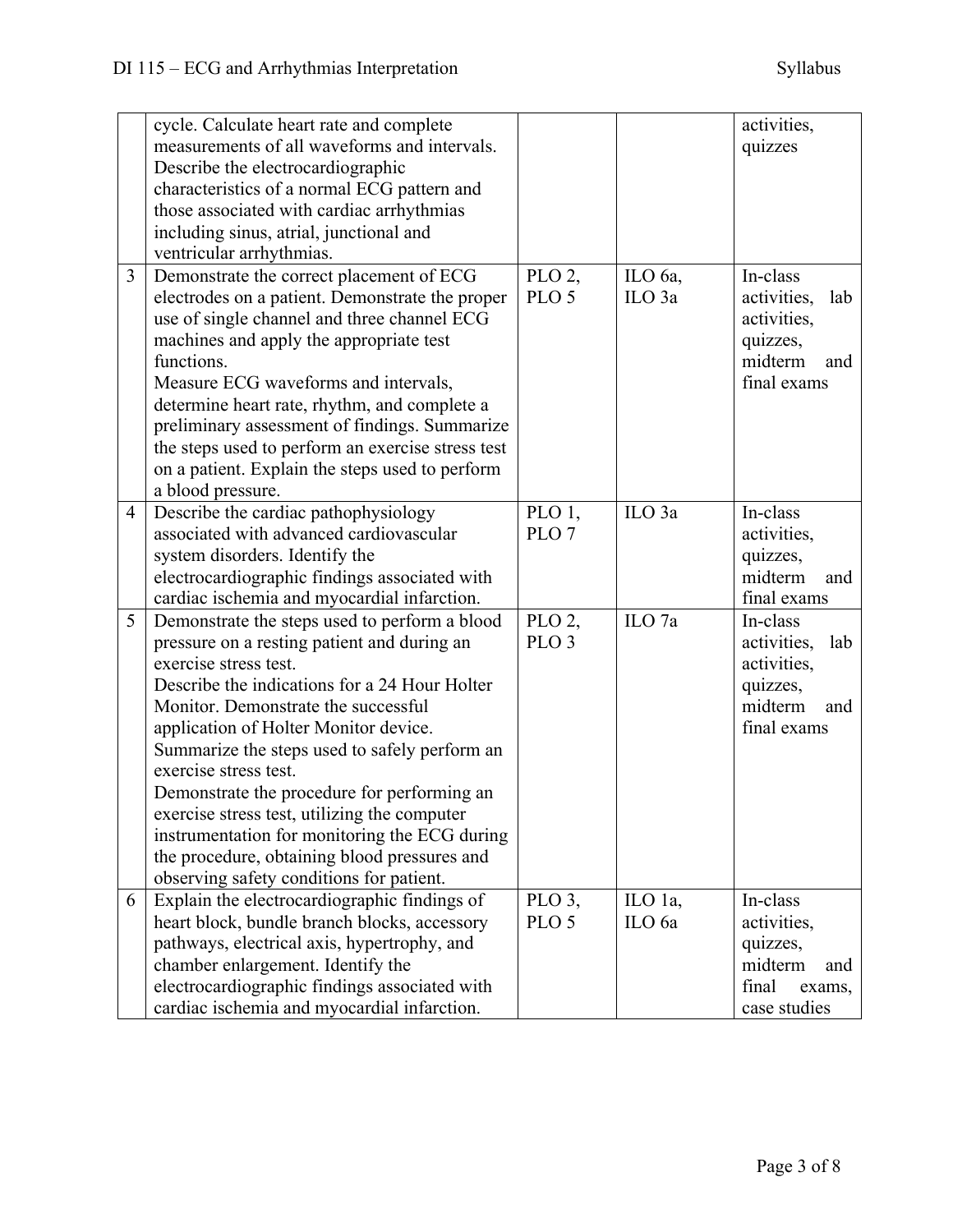| Describe ECG findings related to cardiac       | $PLO$ 3,         | ILO $4a$ ,        | Case studies, |
|------------------------------------------------|------------------|-------------------|---------------|
| medications.                                   | PLO <sub>5</sub> | ILO <sub>3a</sub> | in-class      |
| Explain the indications and test procedures of |                  |                   | activities,   |
| pharmacologic stress testing. Describe the     |                  |                   | quizzes       |
| technology of cardiac pacemakers and           |                  |                   |               |
| implantable defibrillators and the ECG         |                  |                   |               |
| findings associated with each.                 |                  |                   |               |

## **INSTRUCTIONAL METHODS**

Instructional methods will include lectures and in-class hands-on learning activities. Classroom activities are collaborative –– students may and should help each other. The instructor will be available to help students with all tutorials and other assignments.

The previously described topics will be presented through the aid of the following activities:

- $\triangleright$  Reading assigned textbooks and lecture outlines (handouts);
- $\triangleright$  Demonstration of lectures by using the Power Point;
- $\triangleright$  Recommended study guide activities;
- $\triangleright$  Internet resources;
- $\triangleright$  Group discussions and ultrasound case analyses;
- $\triangleright$  Quizzes & examinations;
- $\triangleright$  Working with ultrasound machines;
- $\triangleright$  Hands-on ultrasound laboratory training (protocols handouts);
- $\triangleright$  Ultrasound laboratory live & video demonstrations;
- Ø Students' ultrasound hands-on self-study training.

Assignments and projects require students to actively use resources of the library. A detailed guide to business resources of the library as well as the description of Lincoln University approach to information literacy are available at the Center for Teaching and Learning website (ctl.lincolnuca.edu).

## **REQUIREMENTS**

- $\triangleright$  This is a lecture-lab course in which lecture topics are presented by the instructor, and the ultrasound hands-on lab practice is explained and demonstrated by the lab instructor.
- $\triangleright$  Students are expected to be prepared in advance before the class sessions.
- $\triangleright$  Being prepared includes the following: having read text materials (e.g., reading textbooks and lecture outlines) assigned for each class session and bringing required work materials (e.g., textbook, handouts, writing supplies, etc.) to the session.
- $\triangleright$  Homework assignments will include reading the topic(s) one week ahead of time.
- $\triangleright$  Students are expected to attend and participate in all lectures and activities, and complete all quizzes, examinations and course assignments on time. Therefore, an attendance and being on time are crucial to your final grade.
- Ø Students should understand that "introductory" does not mean "easy".
- $\triangleright$  Students must budget time efficiently and be realistic about all personal and professional commitments that consume time.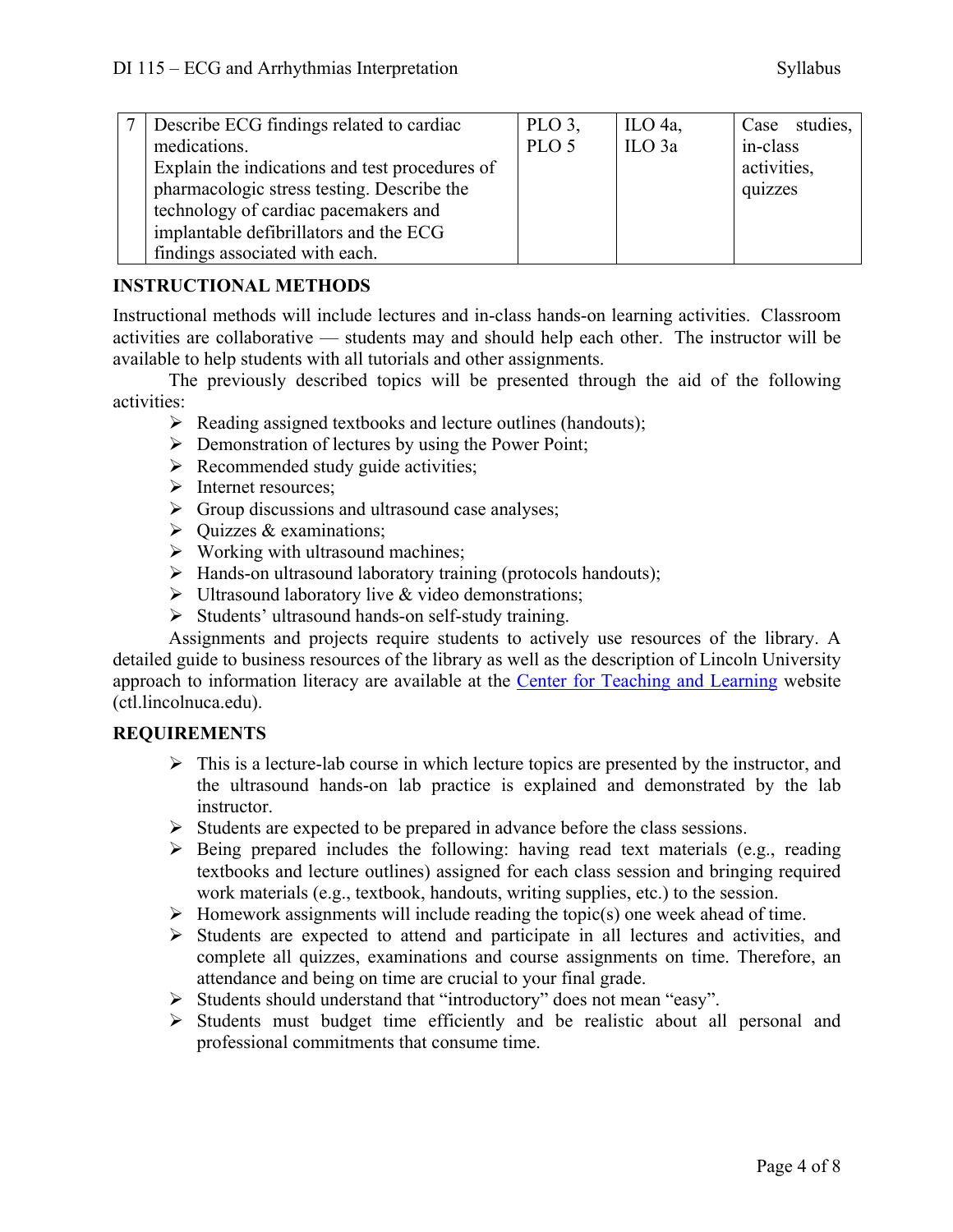#### **ACADEMIC HONESTY**

The University maintains a strict policy concerning academic dishonesty, which includes cheating, plagiarism, giving assistance on an examination or paper when expressly forbidden by the instructor, and any other practices which demonstrate a lack of academic integrity. It is the responsibility of the students to know and to adhere to principles of academic honesty. A student found guilty of academic dishonesty will be subject to academic sanctions ranging from failure on the assignment to failure in the course too.

#### **HANDS-ON LABORATORY TRAINING**

Hands-on laboratory will involve primarily students' demonstration of the knowledge presented during lectures. Practical experience will gain under the guidance of the instructor. Students are expected to arrive at the class on time, and stay through the end of the laboratory class.

#### **COURSE GUIDELINES:**

To successfully complete this course, the students must pass the quizzes, homework and final exam portions with a 70% or better. Students should attend all the class meetings (lectures and labs). However, considering possible urgent situations, students may be absent, from maximum four class meetings with prior notice to the instructor. Three late arrivals would affect the grade.

The term grade is based on attendance, class activity, project, midterm and/or sum of quizzes, final examination and lab. Individual projects will be assigned at the beginning of the semester. Project is due by the last meeting before the final examination. No project will be accepted after the due date.

If students have missed a class without a valid reason, no make-up for quizzes and presentations will be allowed. No make-up for missed or failed midterm. Final examination, if failed, can be retaken only once. If failed second time, the subject is considered failed. The course is considered failed if student fails Lab final examination. Dictionaries can be used during the class time. No electronic devices during the test time. Students must take the exam during the scheduled time period. A student missing an exam because of an illness or legitimate emergency may take a make-up exam as soon as possible after the student returns from the illness and as determined by the instructor. In such a circumstance, the student should make every reasonable attempt to contact the instructor before the exam period is over (or as soon as possible). While make-up exams will cover the same content area as a missed exam, the exam format and specific questions may be different.

During the written exam, any student observed in a situation that could be considered suspicious (e.g., an open book within his/her field of vision, looking around or checking a cell phone or other wireless devices, etc.) but no cheating is observed, will be warned. Once warned, any applicant found cheating on the written exam will be failed for the exam and prohibited from retaking the written exam without permission from the dean.

Students cannot leave the room during the test/exam. As soon as student leaves, his/her exam is considered finished.

Lecture is not a substitute for textbooks. Students should read textbooks and use other sources to be prepared for the tests. Lecture is to guide the students to prepare for the course subjects.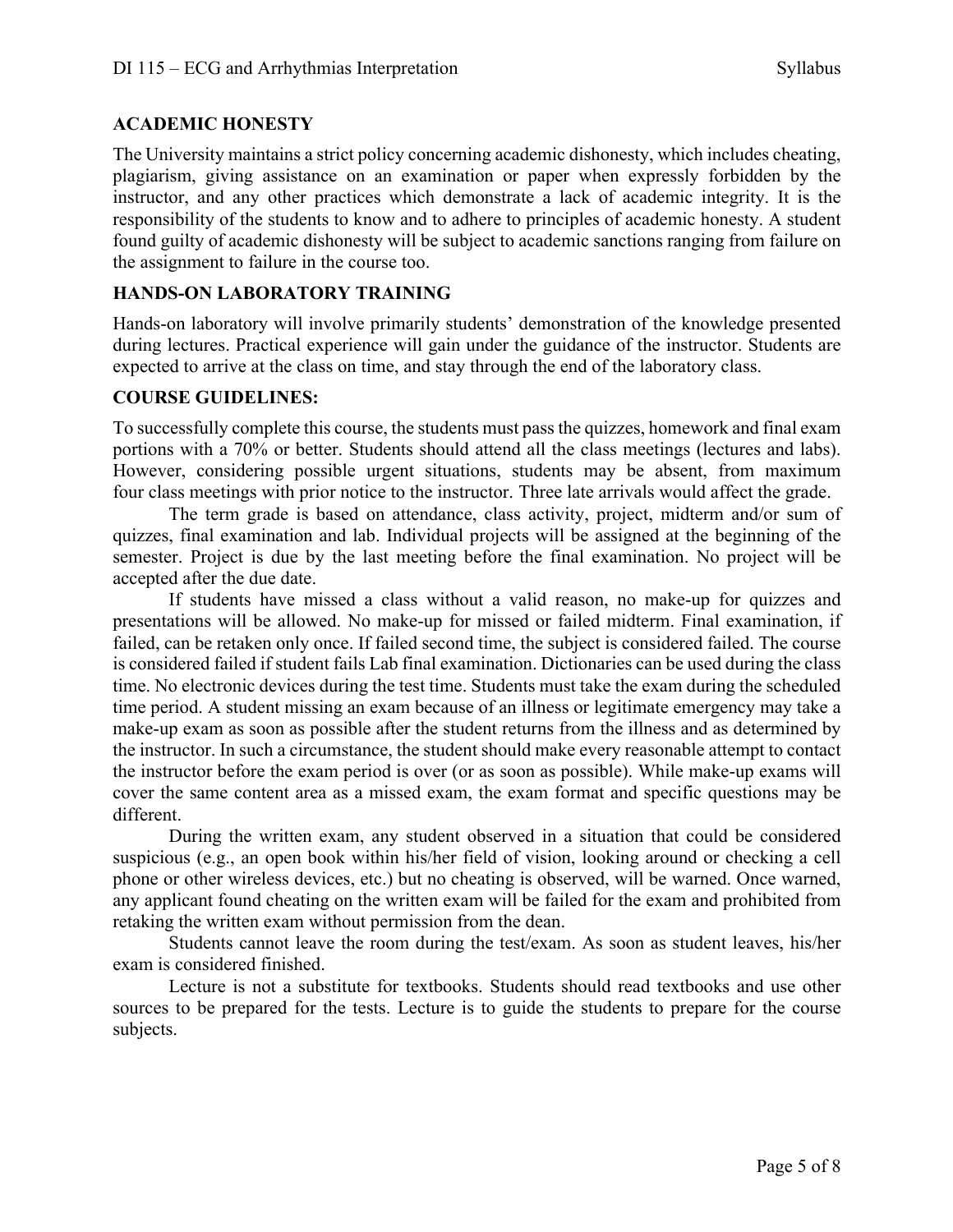# **HOMEWORK**

The goal of the homework is to help students achieve the course learning objectives. Homework consists of two parts. First part is to read the textbooks and materials to review and analyze the lecture given during a previous class session. Students are expected to spend six hours for each class session outside of class in completing the reading assignments related to each lecture. These assignments are graded through short quizzes given at the beginning of the following class session. Second part of the homework consists of a project presented at the end of the course. Each student will choose the topic for presentation or will be assigned one by the instructor. The presentation should be approximately 10 minutes long and with 5 minutes for a discussion. The presentation should include ultrasound images related to the topic of presentation. The images need to be dated and should indicate the student's name. The topic and format for the presentation will be discussed in class for more details. A final draft of the presentation must be submitted for review one week prior to the presentation.

#### **Evaluation Criteria for Project:**

- $\triangleright$  Clinical statement: 2%
- $\triangleright$  Background information: 2%
- $\triangleright$  Slide content: 2%
- $\triangleright$  Slide design: 1%
- $\triangleright$  Resolution of the problem: 2%
- $\triangleright$  Oral presentation in class: 1%

Total: 10% of all the course grading elements

## **TESTING**

## **Quizzes:**

Students will take 11 quizzes; 10-15 questions each. These quizzes will address the detailed content and major concepts presented in the lectures, lecture outlines and text readings to evaluate students' work outside of the classroom. If a student takes more than ten quizzes, only the best ten quiz scores will be used in calculating the student's total points. Each quiz will be timed; 1 minute for every question to complete. No make-up for missed quizzes will be administered if student doesn't provide supporting document to excuse the absence (students will receive no score for missed quizzes).

#### **Hands-on Laboratory Examination:**

- $\triangleright$  During the final hands-on examination, students will have to demonstrate understanding of information presented primarily during the lectures and hands-on laboratory training.
- $\triangleright$  Students will have to perform EKG on patients.
- $\triangleright$  Students will have to schedule the time and date 2-3 weeks ahead of the hands-on laboratory examination.
- $\triangleright$  Students need to be at the Ultrasound Lab ready to start practice at the exact scheduled time. (It is recommended that you arrive about 15 minutes prior to your scheduled exam time.)
- Ø If you are late for your scheduled exam time, your time **CANNOT** be changed and you will NOT get a full hour! If you are late, you will only have the remaining time left in your hour.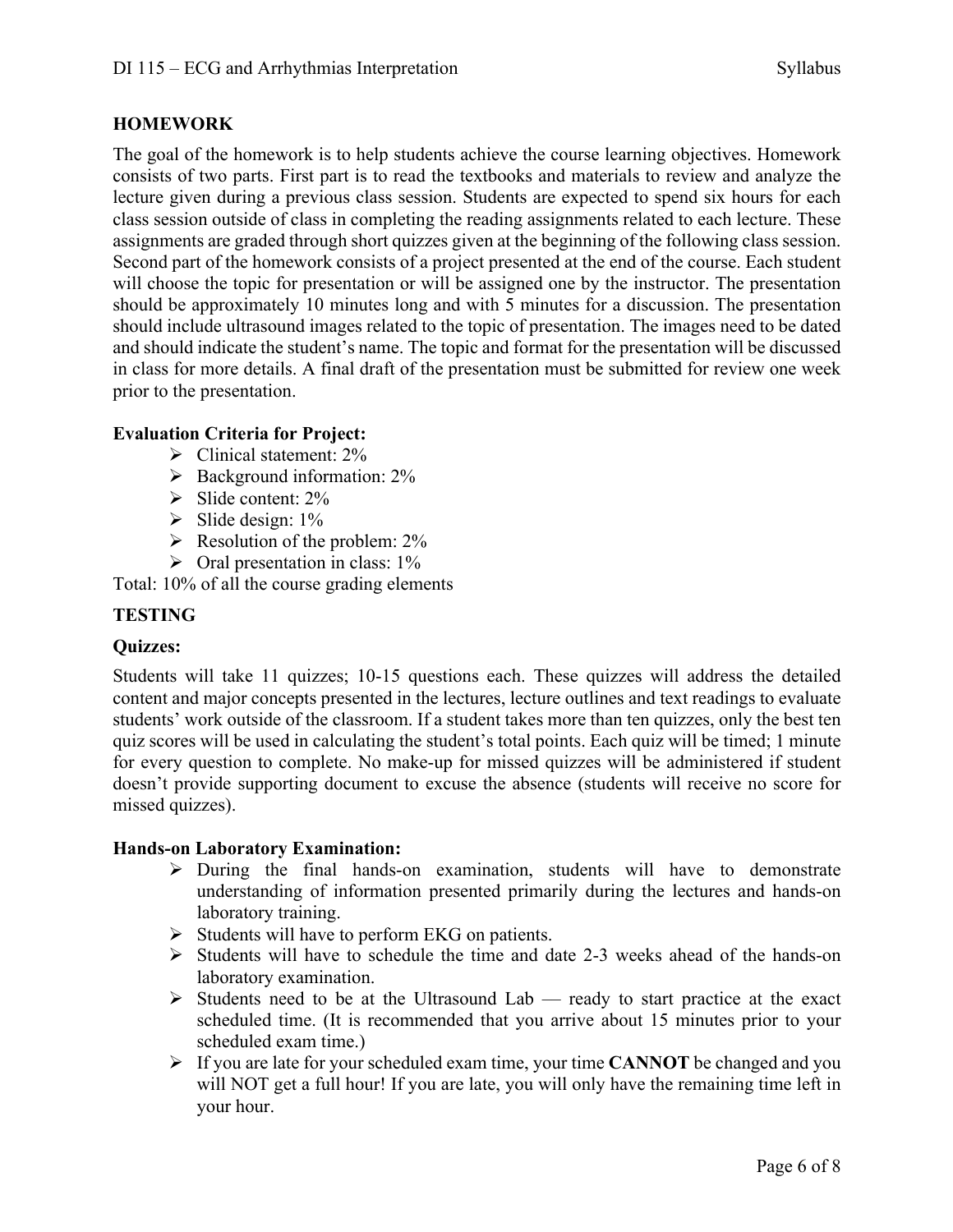$\triangleright$  Only one time RETEST will be given to students with a valid excuse such as illness, family emergency, unforeseen heavy traffic or natural disaster.

## **Lab Grading:**

## **Scanning Performance:** 20%

Effective use of lab time, demonstrating development of skills, applying ECG techniques. Complete/full participation and working during class time is expected. Students are encouraged to use open lab time as needed. Students are required to complete 3 hours in lab self-study.

#### **Attendance:** 10%

Absences, late arrival, poor use of class times, early leaves will result in students' poor or failing grade.

# **GRADING**

All activities will be graded according to the points as shown below.

| $\lceil$ Grade $\lceil$ A $\lceil$ A $\lceil$ B $\lceil$ B $\lceil$ B $\lceil$ B $\lceil$ C $\lceil$ C $\lceil$ C $\lceil$ D $\lceil$ |  |  |  |  |  |  |
|---------------------------------------------------------------------------------------------------------------------------------------|--|--|--|--|--|--|
| Points   93-100   90-92   87-89   84-86   81-83   78-80   76-77   74-75   72-73   70-71   0-69                                        |  |  |  |  |  |  |

The final grade for the course will be given as the total weighted score for all activities according to the percentage shown in the table below.

|              | Percent                     |      |
|--------------|-----------------------------|------|
|              | <b>Class Attendance</b>     | 10%  |
| Lecture      | Quizzes                     | 20%  |
|              | Midterm Exam                | 20%  |
|              | Final Exam                  | 20%  |
| Laboratory   | <b>Scanning Performance</b> | 20%  |
|              | Attendance                  | 10%  |
| <b>TOTAL</b> |                             | 100% |

# **CLASSROOM PROTOCOL**

- $\triangleright$  All students are expected to display professionalism, in preparation for hospital work. That means arriving on time, remaining quiet when others are speaking, and paying attention to the lecture and discussion, no matter who has the floor in the classroom.
- $\triangleright$  Students are expected to attend and be prepared for all regularly scheduled classes. If a student knows in advance that he or she will need to leave early, the student should notify the instructor before the class period begins.
- $\triangleright$  Students are expected to treat faculty and fellow students with respect. For example, students must not disrupt class by leaving and reentering during class, must not distract class by making noise, and must be attentive to comments being made by the instructor and by peers.
- $\triangleright$  Never speak while the instructor is speaking.
- Ø **Disruptive behavior will not be tolerated**.
- $\triangleright$  Students engaging in disruptive behavior in class will be asked to leave and may be subject to other penalties if the behavior continues.